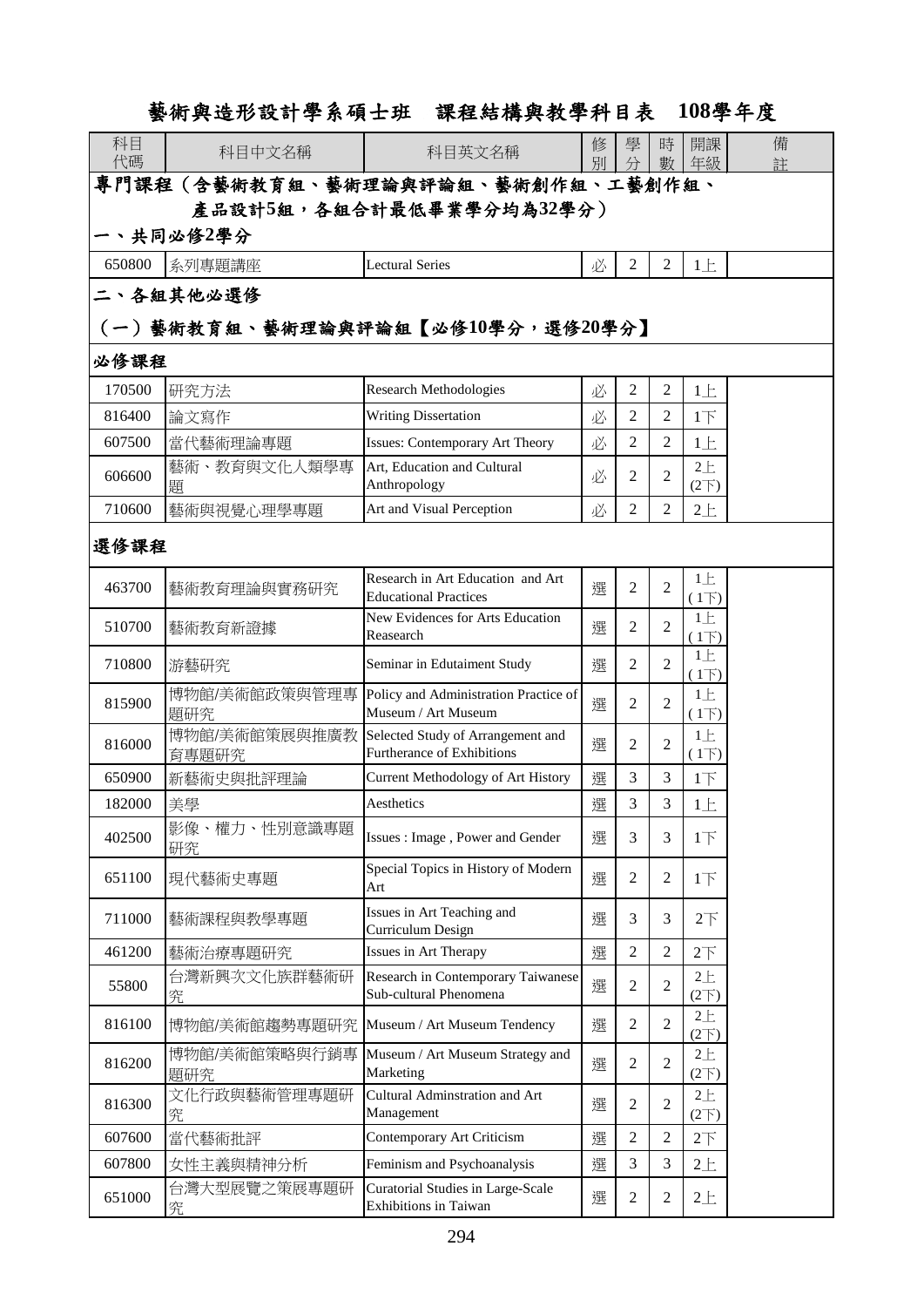## 藝術與造形設計學系碩士班 課程結構與教學科目表 **108**學年度

| 科目<br>代碼 | 科目中文名稱                                  | 科目英文名稱                                                                 | 修<br>別 | 學<br>分         | 時<br>數         | 開課<br>年級                    | 備<br>註                 |
|----------|-----------------------------------------|------------------------------------------------------------------------|--------|----------------|----------------|-----------------------------|------------------------|
| 651200   | 網路空間與新媒體藝術                              | Cyberspace and New Media Art                                           | 選      | 3              | 3              | $2+$                        |                        |
| 816500   | 藝術展演                                    | <b>Exhibition Practicum</b>                                            | 選      | $\overline{2}$ | $\overline{2}$ | 2 <sup>7</sup>              |                        |
| 816600   | 攝影史與攝影專題                                | History of Photography and Research<br>on Photography                  | 選      | 3              | 3              | $2\overline{F}$             |                        |
|          | 跨組、院 (所) 選修                             | (Cross-Program Registration)                                           | 選      |                |                |                             | 至多得跨選6學<br>分,且選課前      |
|          | 跨校選修                                    | (Cross-School Registration)                                            | 選      | 6              |                |                             | 經主任同意方<br>可計入畢業學<br>分。 |
|          |                                         |                                                                        |        |                |                |                             |                        |
|          |                                         | (二)藝術創作組、工藝創作組【必修16學分,選修14學分】                                          |        |                |                |                             |                        |
| 必修課程     |                                         |                                                                        |        |                |                |                             |                        |
| 711200   | 創作論述方法                                  | <b>Methods of Creation Statement</b>                                   | 必      | $\overline{c}$ | 2              | $1 \pm$                     |                        |
| 312700   | 創作工作室/媒材研究(一)                           | Studio: Medium and Media I                                             | 必      | $\overline{2}$ | 3              | 1E                          |                        |
| 312100   | 創作工作室/形式研究(一)                           | Studio: Form Study I                                                   | 必      | 2              | 3              | 1E                          |                        |
| 312400   | 創作工作室/空間研究(一)                           | Studio: Art as a Space System I                                        | 必      | $\overline{2}$ | 3              | 1E                          |                        |
| 049400   | 台灣文化史                                   | Taiwan Cultural History                                                | 必      | $\overline{2}$ | $\overline{2}$ | 1E                          |                        |
| 015000   | 工藝設計專題研究                                | Issues in Craft Design                                                 | 必      | 2              | $\overline{2}$ | $1\overline{1}$             |                        |
| 313000   | 創作工作室/語言研究(一)                           | Studio: Art as Sign System I                                           | 必      | $\overline{2}$ | 3              | $2+$                        |                        |
| 311800   | 創作工作室/主題研究 (一)                          | Thematic Elaboration I                                                 | 必      | 2              | 3              | 2E                          |                        |
| 選修課程     |                                         |                                                                        |        |                |                |                             |                        |
| 607500   | 當代藝術理論專題                                | Contemporary Art Theory                                                | 選      | $\overline{c}$ | $\mathfrak{2}$ | 1E                          |                        |
| 0924300  | 物質文化                                    | Material Culture                                                       | 選      | $\overline{2}$ | $\overline{2}$ | 1 <sub>l</sub>              |                        |
| 994500   | 釉藥與窯爐專題研究                               | Issues: Glaze and Kiln                                                 | 選      | 2              | 3              | $1\overline{1}$             |                        |
| 607600   | 當代藝術批評                                  | Contemporary Art Criticism                                             | 選      | 2              | $\overline{c}$ | $2+$                        |                        |
| 962400   | 創作觀念與實務                                 | Theory and Practice of Studio<br>Making                                | 選      | 2              | 3              | $2+$                        |                        |
| 312800   | 創作工作室/媒材研究(二)                           | Studio: Studio: Medium and Media II                                    | 選      | $\overline{c}$ | 3              | $1\overline{F}$             |                        |
| 312200   | 創作工作室/形式研究 (二)                          | Studio: Form Study II                                                  | 選      | $\overline{c}$ | 3              | $1\overline{1}$             |                        |
| 312500   | 創作工作室/空間研究 (二)                          | Studio: Art as Space System II                                         | 選      | $\overline{c}$ | 3              | 1 <sub>l</sub>              |                        |
| 313100   | 創作工作室/語言研究 (二)                          | Studio: Art as Sign System II                                          | 選      | 2              | 3              | 2 <sub>T</sub>              |                        |
| 311800   | 創作工作室/主題研究(二)                           | Thematic Elaboration II                                                | 選      | $\mathfrak{2}$ | 3              | $2\overline{F}$             |                        |
| 816700   |                                         | 創作工作室/跨領域影像研究 Studio: Study in Trans-disciplinary<br>Digital Imaging I | 選      | $\overline{2}$ | $\overline{2}$ | 1 <sub>T</sub>              |                        |
| 816800   | 創作工作室/跨領域影像研究<br>$\left(\square\right)$ | Studio: Study in Trans-disciplinary<br>Digital Imaging II              | 選      | $\mathfrak{2}$ | $\mathbf{2}$   | 2E                          |                        |
| 258200   | 專題設計與製作                                 | Design and Production                                                  | 選      | $\mathfrak{2}$ | 3              | $2+$                        |                        |
| 816500   | 藝術展演                                    | <b>Exhibition Practicum</b>                                            | 選      | $\overline{c}$ | $\overline{2}$ | 2E                          |                        |
| 962300   | 3D電腦繪圖                                  | 3D Computer Drawing                                                    | 選      | $\overline{2}$ | 3              | 2 <sup>T</sup>              |                        |
| 962500   | 產品策略與分析                                 | <b>Product Strategy and Analysis</b>                                   | 選      | $\mathfrak{2}$ | 3              | $2\pm$<br>(2 <sup>2</sup> ) |                        |